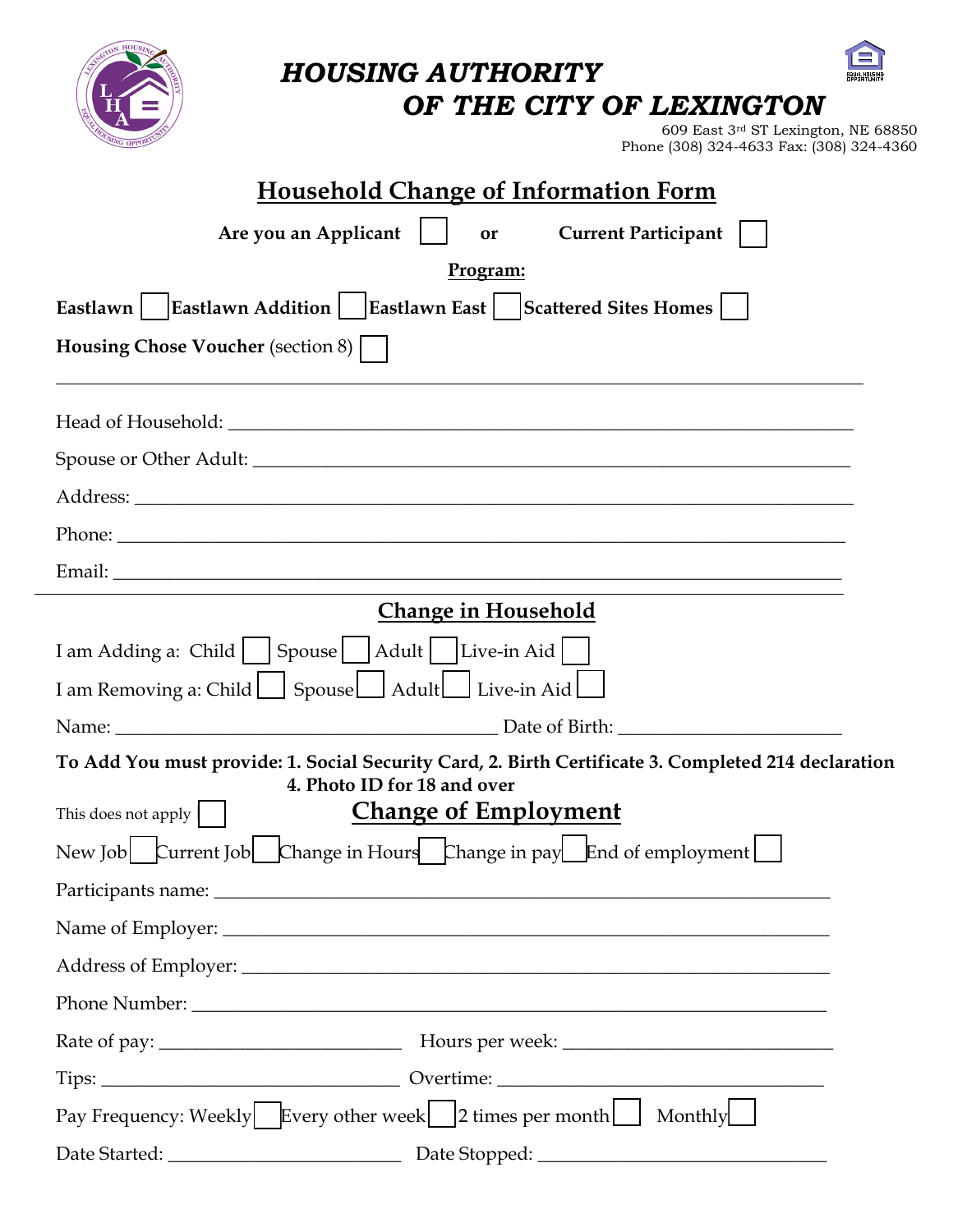| New Job Current Job Change in Hours Change in pay End of employment                |                                                                                                                            |  |                           |  |
|------------------------------------------------------------------------------------|----------------------------------------------------------------------------------------------------------------------------|--|---------------------------|--|
|                                                                                    |                                                                                                                            |  |                           |  |
|                                                                                    |                                                                                                                            |  |                           |  |
|                                                                                    |                                                                                                                            |  |                           |  |
|                                                                                    |                                                                                                                            |  |                           |  |
|                                                                                    |                                                                                                                            |  |                           |  |
|                                                                                    |                                                                                                                            |  |                           |  |
| Pay Frequency: Weekly Every other week [ $\uparrow$ times per month Monthly $\Box$ |                                                                                                                            |  |                           |  |
|                                                                                    |                                                                                                                            |  |                           |  |
| <b>Other Income Changes</b><br>This does not apply                                 |                                                                                                                            |  |                           |  |
|                                                                                    | <b>Head of Household</b>                                                                                                   |  | <b>Other Adult Member</b> |  |
| SS/SSI/SSDI                                                                        | $\mathfrak{S}$ and $\mathfrak{S}$                                                                                          |  | $\mathfrak{S}$            |  |
| <b>AABD</b>                                                                        | $\mathfrak{S}$                                                                                                             |  | $\mathfrak{S}$            |  |
| Pension/Retirement                                                                 | \$                                                                                                                         |  | $\mathfrak{S}$            |  |
| <b>VA</b> Benefits                                                                 | \$<br><u> 1980 - Jan Stein Stein Stein Stein Stein Stein Stein Stein Stein Stein Stein Stein Stein Stein Stein Stein S</u> |  | $\mathfrak{S}$            |  |
| Unemployment                                                                       | \$<br><u> 1980 - Jan Stein Stein Stein Stein Stein Stein Stein Stein Stein Stein Stein Stein Stein Stein Stein Stein S</u> |  | $\mathfrak{S}^-$          |  |
| Workman's Comp                                                                     | \$<br><u> 1980 - Jan James James Barbara, president e</u>                                                                  |  | \$                        |  |
| Child Support                                                                      | \$<br><u> 1980 - Jan Barbara Barbara, manazarta </u>                                                                       |  | \$                        |  |
| Alimony                                                                            | \$                                                                                                                         |  | \$                        |  |
| ADC/TANF                                                                           | \$                                                                                                                         |  | \$                        |  |
| Food Stamps                                                                        | \$                                                                                                                         |  | \$                        |  |
| <b>Energy Assistance</b>                                                           | \$                                                                                                                         |  | $\mathfrak{S}$            |  |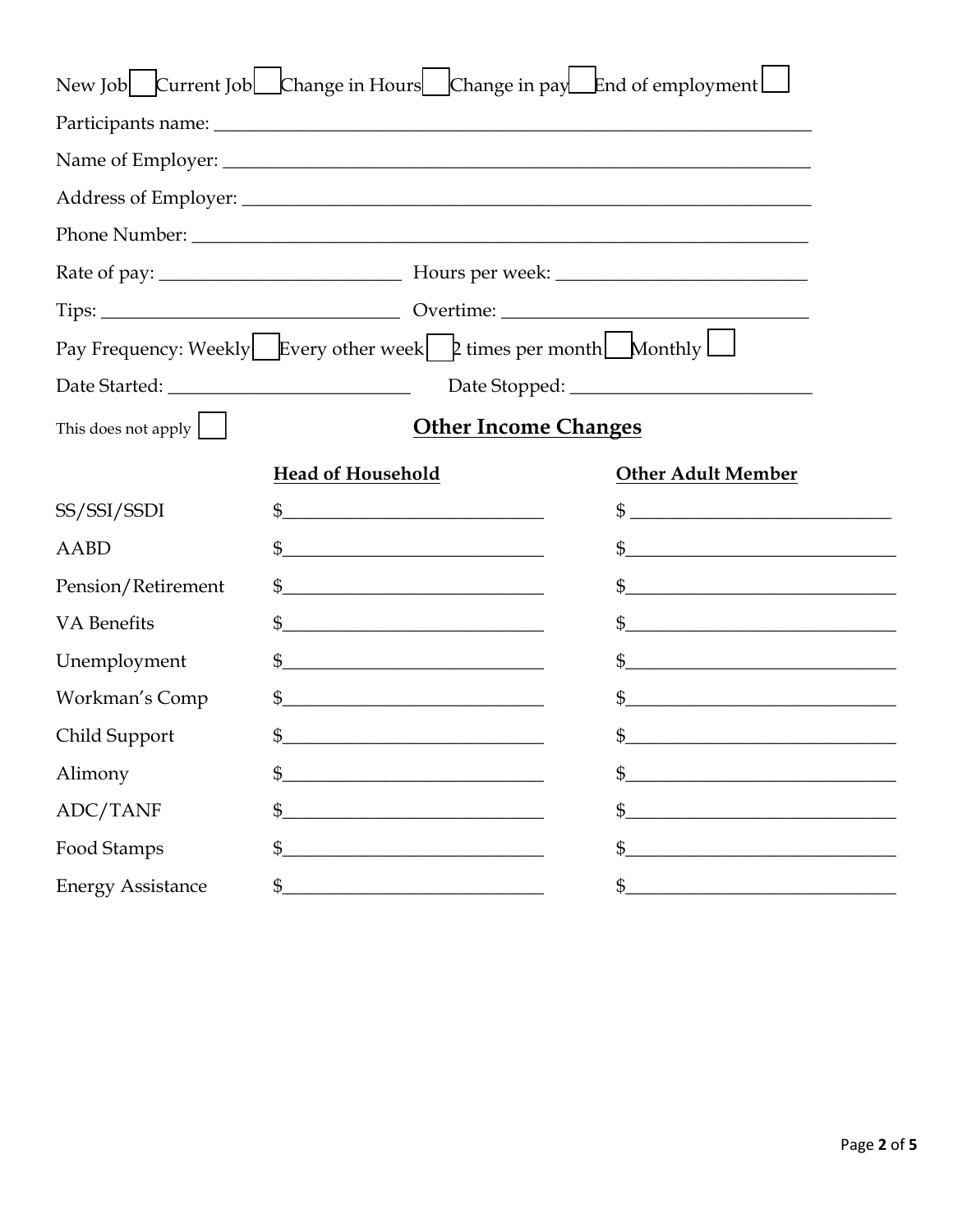## **Other Sources of Income**

| <b>Expense</b>       | Amount | <b>Source</b><br>Name, Address, Phone | <b>Expense</b>                                        | Amount | <b>Source</b><br>Name, Address, Phone |
|----------------------|--------|---------------------------------------|-------------------------------------------------------|--------|---------------------------------------|
| Rent                 |        |                                       | <b>Car Payment</b>                                    |        |                                       |
| Utility-Gas          |        |                                       | Car insurance                                         |        |                                       |
| Utility-<br>Electric |        |                                       | Car Gas                                               |        |                                       |
| Utility-<br>W/S/T    |        |                                       | Grooming<br>products                                  |        |                                       |
| <b>Cell Phone</b>    |        |                                       | Paper products                                        |        |                                       |
| Phone                |        |                                       | Clothing                                              |        |                                       |
| Cable                |        |                                       | Cigarettes/<br>tobacco                                |        |                                       |
| Internet             |        |                                       | Entertainment                                         |        |                                       |
| Credit card          |        |                                       | <b>School</b><br><b>Activities</b><br><b>Supplies</b> |        |                                       |
| Other                |        |                                       | Other                                                 |        |                                       |

Complete this if someone helps or provides **any** of the following.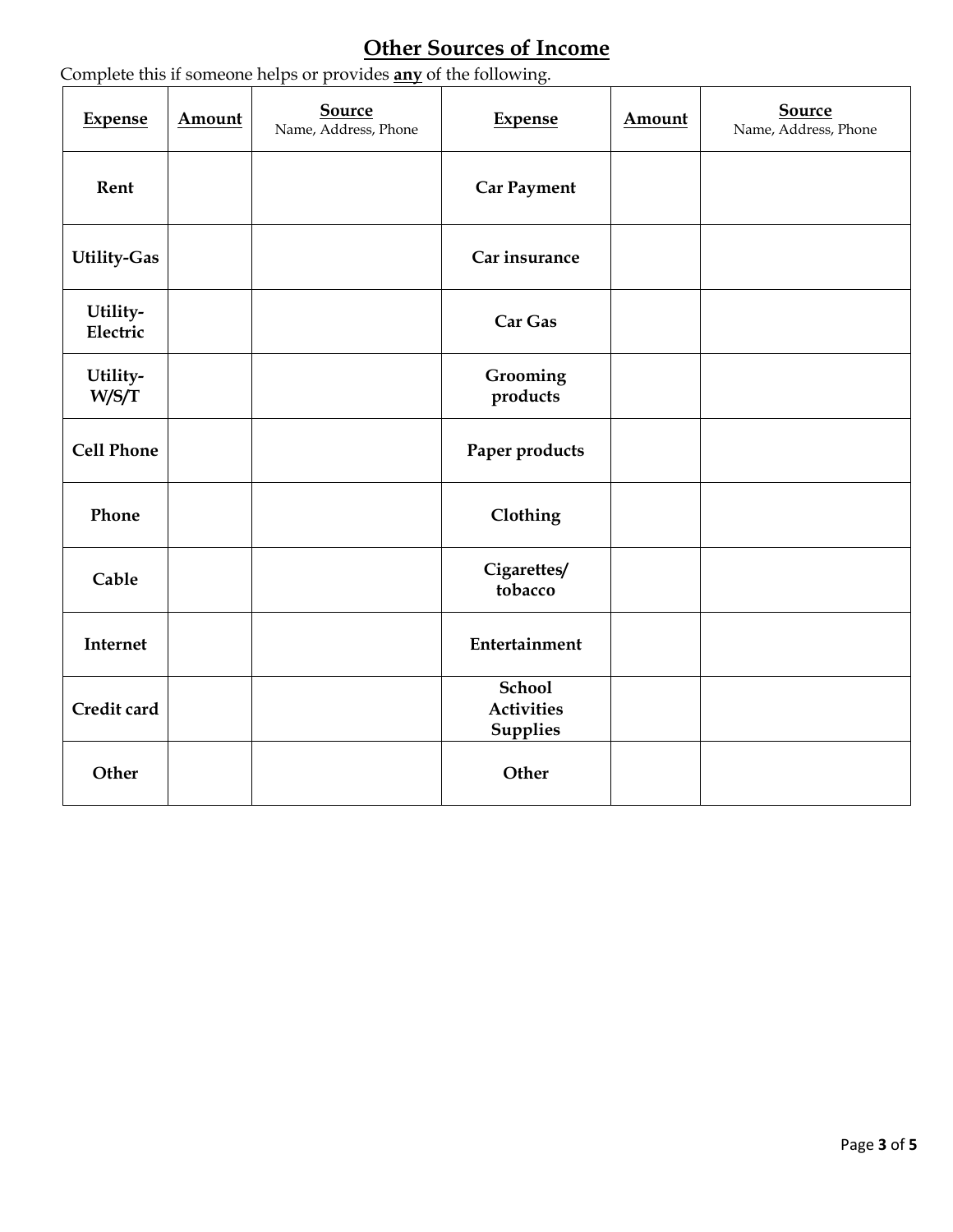| This does not apply $\Box$                | <b>Change in Assets</b><br><b>Head Of Household</b> | <b>Other Adult Member</b>                                                                                                                                                                                                                                                                                                                                                                                                                                                                                                                                                                                                   |
|-------------------------------------------|-----------------------------------------------------|-----------------------------------------------------------------------------------------------------------------------------------------------------------------------------------------------------------------------------------------------------------------------------------------------------------------------------------------------------------------------------------------------------------------------------------------------------------------------------------------------------------------------------------------------------------------------------------------------------------------------------|
|                                           |                                                     |                                                                                                                                                                                                                                                                                                                                                                                                                                                                                                                                                                                                                             |
| Checking:                                 | $\oint$                                             | $\sim$                                                                                                                                                                                                                                                                                                                                                                                                                                                                                                                                                                                                                      |
| Savings:                                  | $\frac{1}{2}$                                       | $\frac{1}{2}$                                                                                                                                                                                                                                                                                                                                                                                                                                                                                                                                                                                                               |
| Trust fund:                               | $\frac{1}{2}$                                       | $\frac{1}{2}$                                                                                                                                                                                                                                                                                                                                                                                                                                                                                                                                                                                                               |
|                                           |                                                     | $\quad \  \  \, {\mathbb S} \underline{\hspace{2cm}} \underline{\hspace{2cm}} \underline{\hspace{2cm}} \underline{\hspace{2cm}} \underline{\hspace{2cm}} \underline{\hspace{2cm}} \underline{\hspace{2cm}} \underline{\hspace{2cm}} \underline{\hspace{2cm}} \underline{\hspace{2cm}} \underline{\hspace{2cm}} \underline{\hspace{2cm}} \underline{\hspace{2cm}} \underline{\hspace{2cm}} \underline{\hspace{2cm}} \underline{\hspace{2cm}} \underline{\hspace{2cm}} \underline{\hspace{2cm}} \underline{\hspace{2cm}} \underline{\hspace{2cm}} \underline{\hspace{2cm}} \underline{\hspace{2cm}} \underline{\hspace{2cm}}$ |
| Cd's                                      | $\frac{1}{2}$                                       | $\frac{1}{2}$                                                                                                                                                                                                                                                                                                                                                                                                                                                                                                                                                                                                               |
| This does not apply $\boxed{\phantom{1}}$ | <b>Change in Student Status</b>                     |                                                                                                                                                                                                                                                                                                                                                                                                                                                                                                                                                                                                                             |
|                                           |                                                     |                                                                                                                                                                                                                                                                                                                                                                                                                                                                                                                                                                                                                             |
|                                           |                                                     |                                                                                                                                                                                                                                                                                                                                                                                                                                                                                                                                                                                                                             |
|                                           |                                                     |                                                                                                                                                                                                                                                                                                                                                                                                                                                                                                                                                                                                                             |
| This does not apply $\vert \vert$         | <b>Change in Child Care</b>                         |                                                                                                                                                                                                                                                                                                                                                                                                                                                                                                                                                                                                                             |
|                                           |                                                     |                                                                                                                                                                                                                                                                                                                                                                                                                                                                                                                                                                                                                             |
|                                           |                                                     |                                                                                                                                                                                                                                                                                                                                                                                                                                                                                                                                                                                                                             |
|                                           |                                                     |                                                                                                                                                                                                                                                                                                                                                                                                                                                                                                                                                                                                                             |
|                                           |                                                     | Phone: 2008 Contract Contract Contract Contract Contract Contract Contract Contract Contract Contract Contract Contract Contract Contract Contract Contract Contract Contract Contract Contract Contract Contract Contract Con                                                                                                                                                                                                                                                                                                                                                                                              |
|                                           |                                                     |                                                                                                                                                                                                                                                                                                                                                                                                                                                                                                                                                                                                                             |
|                                           |                                                     | <b>Change in Medical expenses FOR ELDERLY or DISABLED ONLY</b>                                                                                                                                                                                                                                                                                                                                                                                                                                                                                                                                                              |
| <b>Medical Bill</b>                       |                                                     |                                                                                                                                                                                                                                                                                                                                                                                                                                                                                                                                                                                                                             |
|                                           |                                                     |                                                                                                                                                                                                                                                                                                                                                                                                                                                                                                                                                                                                                             |
|                                           |                                                     | Are you making payments: No Yes Amount \$                                                                                                                                                                                                                                                                                                                                                                                                                                                                                                                                                                                   |
|                                           |                                                     |                                                                                                                                                                                                                                                                                                                                                                                                                                                                                                                                                                                                                             |
| Change in Insurance: NON Medicare         |                                                     |                                                                                                                                                                                                                                                                                                                                                                                                                                                                                                                                                                                                                             |
|                                           |                                                     |                                                                                                                                                                                                                                                                                                                                                                                                                                                                                                                                                                                                                             |
|                                           |                                                     |                                                                                                                                                                                                                                                                                                                                                                                                                                                                                                                                                                                                                             |
|                                           |                                                     |                                                                                                                                                                                                                                                                                                                                                                                                                                                                                                                                                                                                                             |
|                                           |                                                     |                                                                                                                                                                                                                                                                                                                                                                                                                                                                                                                                                                                                                             |
|                                           |                                                     |                                                                                                                                                                                                                                                                                                                                                                                                                                                                                                                                                                                                                             |